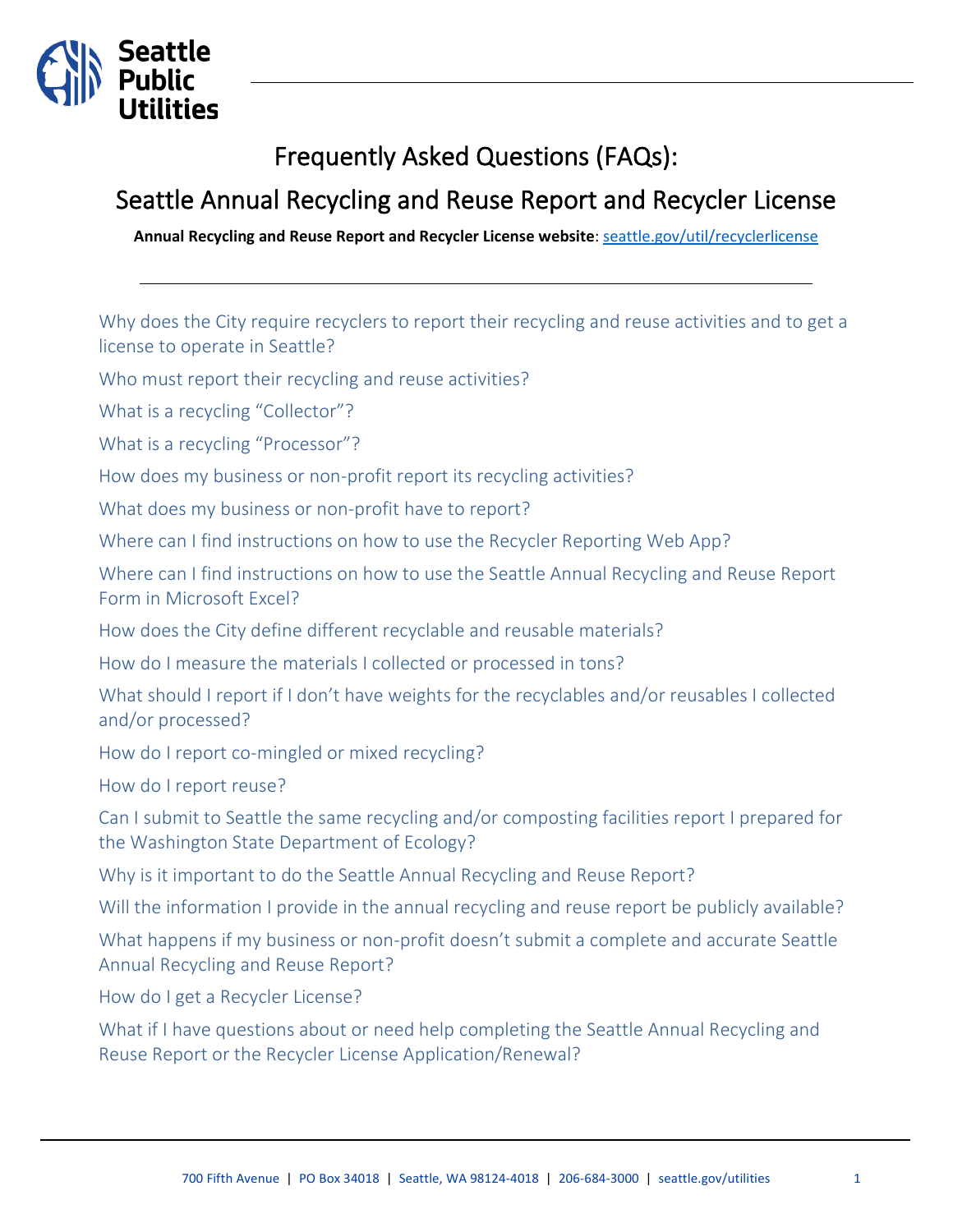## <span id="page-1-0"></span>Why does the City require recyclers to report their recycling and reuse activities and to get a license to operate in Seattle?

#### **Seattle Municipal Code 6.250**

[\(https://library.municode.com/wa/seattle/codes/municipal\\_code?nodeId=TIT6BURE\\_SUBTITLE\\_IVNELICO\\_C](https://library.municode.com/wa/seattle/codes/municipal_code?nodeId=TIT6BURE_SUBTITLE_IVNELICO_CH6.250COPRREMA) [H6.250COPRREMA\)](https://library.municode.com/wa/seattle/codes/municipal_code?nodeId=TIT6BURE_SUBTITLE_IVNELICO_CH6.250COPRREMA) requires recyclers operating in Seattle to report their recycling and reuse activities and to a get a Recycler License in order to provide the City with timely and accurate data on the quantities of recycled materials they collect and/or process so that the City may achieve the most cost-effective system for collection, processing, disposal or recycling of all solid wastes, including construction, demolition and land-clearing wastes generated in the City.

#### <span id="page-1-1"></span>Who must report their recycling and reuse activities?

Recycling collectors and processors must report their recycling and reuse activities annually. If your business or non-profit does any of the following activities, you must submit a **Seattle Annual Recycling and Reuse Report** [\(seattle.gov/util/recyclerlicense\)](https://www.seattle.gov/utilities/about/reports/solid-waste-reports/recycler-annual-reports) each year and get a Recycler License by March 31:

- Collected, processed, or hauled recyclable materials originating in the City of Seattle (regardless of where the materials were delivered to). Construction and demolition recycling facilities that accepted materials from Seattle construction job sites, Seattle businesses, non-profits, or Seattle residents are required to report.
- Provided drop boxes or operated one or more drop-off facilities for recyclable materials in the City of Seattle.
- Operated a Materials Recovery Facility (MRF) processing materials originating in the City of Seattle.

## <span id="page-1-2"></span>What is a recycling "Collector"?

#### **Seattle Municipal Code 6.250**

[\(https://library.municode.com/wa/seattle/codes/municipal\\_code?nodeId=TIT6BURE\\_SUBTITLE\\_IVNELICO\\_C](https://library.municode.com/wa/seattle/codes/municipal_code?nodeId=TIT6BURE_SUBTITLE_IVNELICO_CH6.250COPRREMA) [H6.250COPRREMA\)](https://library.municode.com/wa/seattle/codes/municipal_code?nodeId=TIT6BURE_SUBTITLE_IVNELICO_CH6.250COPRREMA) requires annual reporting of collectors and processors of recyclable and reusable materials. A "Collector" is defined as:

- A person who operates one or more vehicles for the collection of recyclable materials from residential, commercial, or industrial premises or construction sites in the City; or
- A person engaged in construction, demolition, or land clearing who hauls recyclable materials away from job sites in the City; or
- A person who places drop boxes, kiosks, barrels, or other containers in the City where the public may deposit recyclable materials; or
- A person who maintains one or more business premises in the City where the public may bring recyclable materials, including but not limited to salvaged or surplus building materials and discarded household items and clothing; or
- A person who, as part of regular business activities in the City, transports recyclable materials, including but not limited to product packaging, oils, and food waste, directly from one or more business premises to a recyclable materials processor.

City contractors who pick up residential and/or commercial garbage, recyclable materials, including food and yard waste, are collectors under this definition. Recyclers may be collectors and/or processors.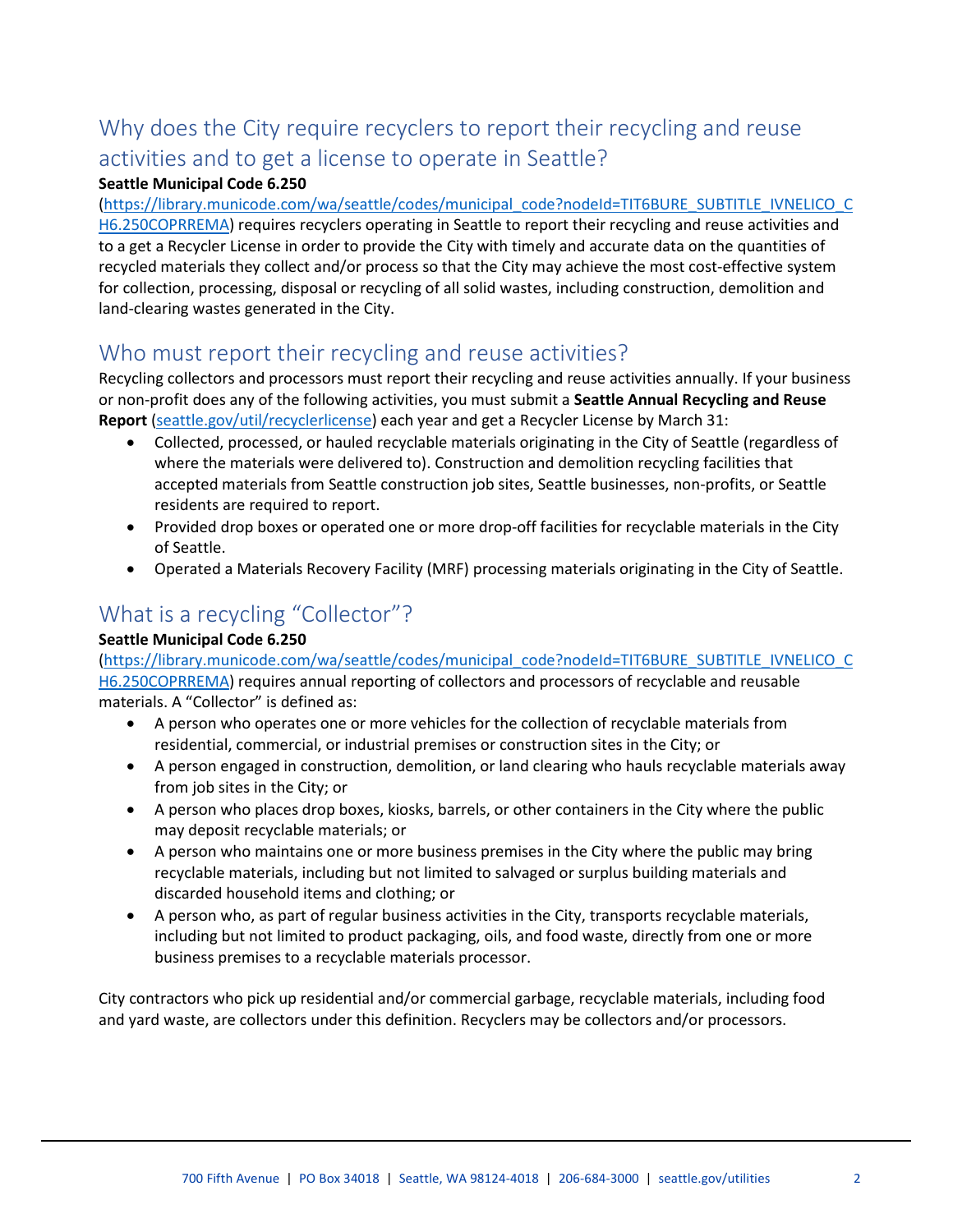### <span id="page-2-0"></span>What is a recycling "Processor"?

#### **Seattle Municipal Code 6.250**

[\(https://library.municode.com/wa/seattle/codes/municipal\\_code?nodeId=TIT6BURE\\_SUBTITLE\\_IVNELICO\\_C](https://library.municode.com/wa/seattle/codes/municipal_code?nodeId=TIT6BURE_SUBTITLE_IVNELICO_CH6.250COPRREMA) [H6.250COPRREMA\)](https://library.municode.com/wa/seattle/codes/municipal_code?nodeId=TIT6BURE_SUBTITLE_IVNELICO_CH6.250COPRREMA) requires annual reporting of collectors and processors of recyclable and reusable materials. A "Processor" is defined as:

A person who operates a facility that receives recyclable materials originating in the City from collectors or private individuals where such materials are sorted for marketability by type, quality, or other criteria and then sold directly to the public for reuse or shipped to a recycling firm or facility for further processing.

City contractors who operate transfer stations, materials recovery facilities (MRFs), or other facilities where waste materials are sorted for reshipment or disposal are processors under this definition. Recyclers may be collectors and/or processors.

#### <span id="page-2-1"></span>How does my business or non-profit report its recycling activities?

There are two options for reporting your recycling and reuse activities by March 31:

- 1. Report online using the **Recycler Reporting App** at [seattle.gov/util/recyclerlicense,](https://www.seattle.gov/utilities/about/reports/solid-waste-reports/recycler-annual-reports) or
- 2. Download an electronic version of the **Seattle Annual Recycling and Reuse Report** (Microsoft Excel) fro[m seattle.gov/util/recyclerlicense](https://www.seattle.gov/utilities/about/reports/solid-waste-reports/recycler-annual-reports) and email your completed report to [SPU\\_recyclerlicense@seattle.gov.](mailto:SPU_recyclerlicense@seattle.gov)

#### <span id="page-2-2"></span>What does my business or non-profit have to report?

You should report on tons of recyclable and reusable materials your business or non-profit received from Seattle (Materials Received) and where those materials then went and how they were used (Destination and Final Use of Materials).

For "Materials Received," provide the tons of the materials you collected or hauled from Seattle residents, businesses, non-profits, or construction job sites or handled from Seattle sources. Note that the City requires that you itemize recycled materials originating from construction and demolition (C&D) projects and space is provided for C&D materials.

<span id="page-2-3"></span>For "Destination and Final Use of Materials," list the companies to which you sold or delivered recyclable or reusable materials, including construction materials, and the tons sold or delivered to a buyer. If you sold reusable goods to the public, please note this in your **Seattle Annual Recycling and Reuse Report**  [\(seattle.gov/util/recyclerlicense\)](https://www.seattle.gov/utilities/about/reports/solid-waste-reports/recycler-annual-reports).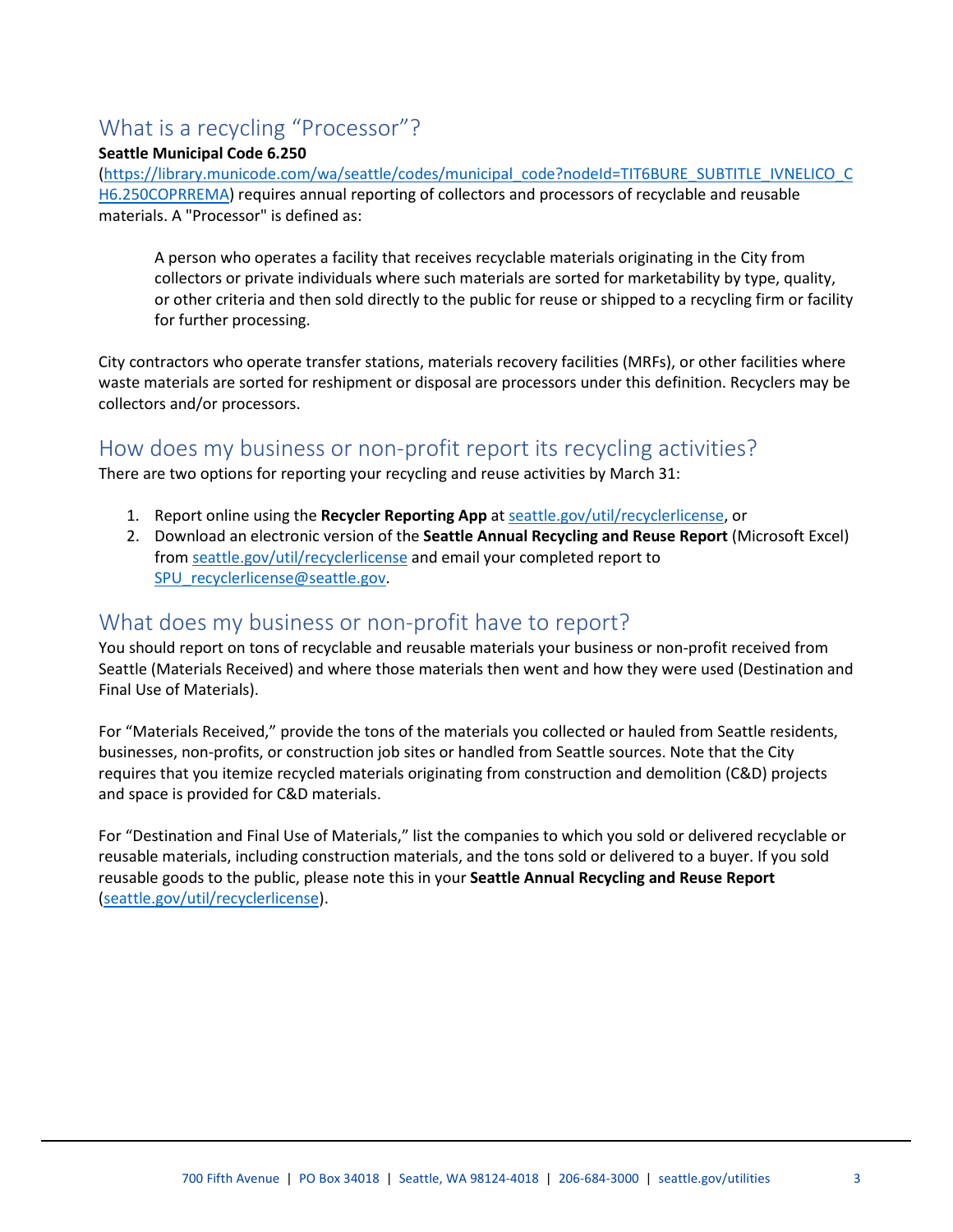### Where can I find instructions on how to use the Recycler Reporting Web App?

For instructions on how to complete your report in the **Recycler Reporting Web App** available at [seattle.gov/util/recyclerlicense,](https://www.seattle.gov/utilities/about/reports/solid-waste-reports/recycler-annual-reports) watch the "how to" video posted on our website: [https://youtu.be/7KYv1eBSy6k.](https://youtu.be/7KYv1eBSy6k)

If you still have questions, check out the other FAQs for answers, or contact us at [SPU\\_recyclerlicense@seattle.gov.](mailto:SPU_recyclerlicense@seattle.gov)

## <span id="page-3-0"></span>Where can I find instructions on how to use the Seattle Annual Recycling and Reuse Report Form in Microsoft Excel?

Instructions on how to complete your report in the Excel reporting form appear in the file. They are included on the worksheet called "2. Instructions." You can download the Excel reporting form from the Annual Recycling and Reuse Report and Recycler License website at [seattle.gov/util/recyclerlicense,](https://www.seattle.gov/utilities/about/reports/solid-waste-reports/recycler-annual-reports) or use the direct link: [https://www.seattle.gov/documents/Departments/SPU/AnnualRecycling-ReuseReportForm.xlsx.](https://www.seattle.gov/documents/Departments/SPU/AnnualRecycling-ReuseReportForm.xlsx)

If you still have questions, check out the other FAQs for answers, or contact us at [SPU\\_recyclerlicense@seattle.gov.](mailto:SPU_recyclerlicense@seattle.gov)

#### <span id="page-3-1"></span>How does the City define different recyclable and reusable materials?

- **If reporting in the Recycler Reporting Web App** [\(seattle.gov/util/recyclerlicense\)](https://www.seattle.gov/utilities/about/reports/solid-waste-reports/recycler-annual-reports) Use the definitions provided in **Recyclable and Reusable Material Type Definitions** available online at [seattle.gov/util/recyclerlicense](https://www.seattle.gov/utilities/about/reports/solid-waste-reports/recycler-annual-reports) on the right side of the webpage under "Resources."
- **If reporting in Excel** In the Excel file, use the worksheet named "6. Material Definitions" for definitions of recyclable and/or reusable materials.

#### <span id="page-3-2"></span>How do I measure the materials I collected or processed in tons?

To determine how many tons of recyclable and/or reusable material you collected and/or processed, consult, if necessary, the **General Measurement Standards and Reporting Guidelines** at [seattle.gov/util/recyclerlicense](https://www.seattle.gov/utilities/about/reports/solid-waste-reports/recycler-annual-reports) to help you convert materials quantities to tons. 2,000 pounds (lbs.) = 1 ton (T.)

- **If reporting in the Recycler Reporting Web App** [\(seattle.gov/util/recyclerlicense\)](https://www.seattle.gov/utilities/about/reports/solid-waste-reports/recycler-annual-reports) You can enter the pounds you have for each type of material and the app will help you convert them into tons. There is link below the tons category, "Tons Calculator," that will convert the weight from pounds (lbs.) to tons (T.).
- **If reporting in Excel** In the Excel file, use the worksheet named "7. Conversion" with conversion factors to calculate the weight of the recyclable or reusable material you collected or processed.

### <span id="page-3-3"></span>What should I report if I don't have weights for the recyclables and/or reusables I collected and/or processed?

If you have information on units (e.g., bushels or barrels) of recyclable and/or reusable materials, receipts, vehicle transaction reports, and/or invoices from the vendors that receive your materials, you can use this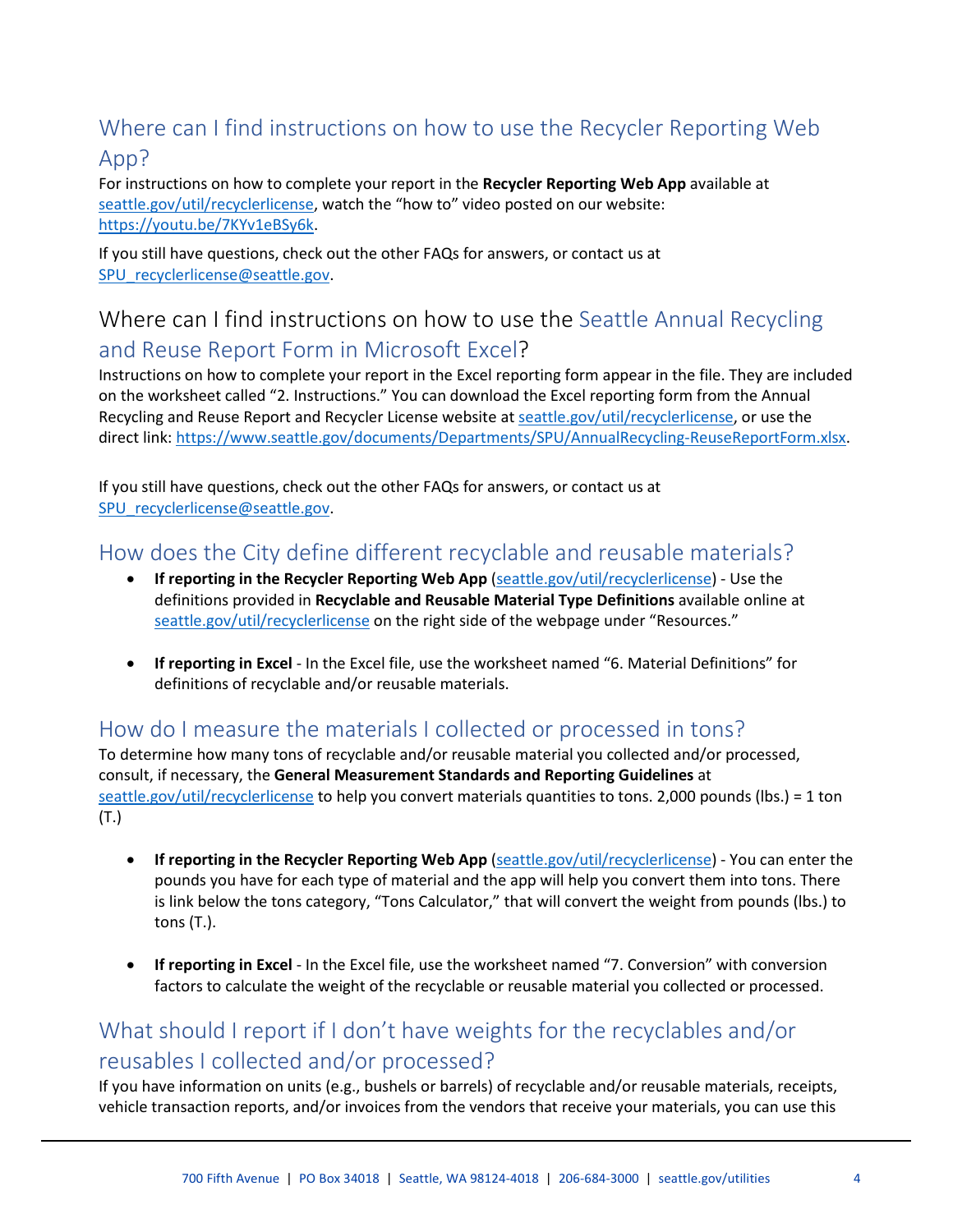information to determine the weight of the recyclable and/or reusable material(s) that you report on. Please contac[t SPU\\_Recyclerslicense@seattle.gov](mailto:SPU_Recyclerslicense@seattle.gov) if you need more assistance.

#### <span id="page-4-0"></span>How do I report co-mingled or mixed recycling?

If you have co-mingled recycling or mixed recycling, use the category "Other Recycled Materials." In the description, tell us what specific materials are included in your co-mingled or mixed recycling.

#### <span id="page-4-1"></span>[How](#page-0-0) do I report reuse?

If the "Final Use" or "Final Destination" of the recyclable materials you're reporting on is reuse, such as selling salvaged or surplus building materials, used household items and clothing, or repaired computers or appliances, you need to report on or estimate the amount of those materials.

• **If reporting in the Recycler Reporting Web App** [\(seattle.gov/util/recyclerlicense\)](https://www.seattle.gov/utilities/about/reports/solid-waste-reports/recycler-annual-reports) – When reporting on recyclable material that went to reuse, in the "Final Use" field, select "Reuse" in the dropdown menu. If needed, include a description of material for reuse in the "Final Use" description field.

To determine how many tons of recyclable and/or reusable material you collected and/or processed, consult, if necessary, the **General Measurement Standards and Reporting Guidelines** at [seattle.gov/util/recyclerlicense](https://www.seattle.gov/utilities/about/reports/solid-waste-reports/recycler-annual-reports) to help you convert materials quantities to tons. 2,000 pounds (lbs.)  $= 1$  ton  $(T.)$ 

• **If reporting in Excel** [\(seattle.gov/util/recyclerlicense](https://www.seattle.gov/utilities/about/reports/solid-waste-reports/recycler-annual-reports) – When reporting on recyclable material that went to reuse, in the "Final Use of Materials," select "Reuse" from the dropdown menu. If needed, include a description of material for reuse in the "Final Use" description field.

To determine how many tons of recyclable and/or reusable material you collected and/or processed, use, if necessary, the worksheet named "7. Conversion" with conversion factors to calculate the weight of the recyclable or reusable material you collected or processed. You may also consult the **General Measurement Standards and Reporting Guidelines** at [seattle.gov/util/recyclerlicense](https://www.seattle.gov/utilities/about/reports/solid-waste-reports/recycler-annual-reports) to help you convert materials quantities to tons. 2,000 pounds (lbs.)  $= 1$  ton  $(T.)$ 

### <span id="page-4-2"></span>Can I submit to Seattle the same recycling and/or composting facilities report I prepared for the Washington State Department of Ecology?

No. They are not the same report. The **Seattle Annual Recycling and Reuse Report**

<span id="page-4-3"></span>[\(seattle.gov/util/recyclerlicense\)](https://www.seattle.gov/utilities/about/reports/solid-waste-reports/recycler-annual-reports) is required of recycling collectors and processors operating in Seattle to obtain a Recycling Collector/Processor License. The list of recyclable materials in the Seattle Annual Recycling and Reuse Report is similar but not identical to the list of materials in annual report required by the Department of Ecology. The City of Seattle does not accept copies of the Ecology forms.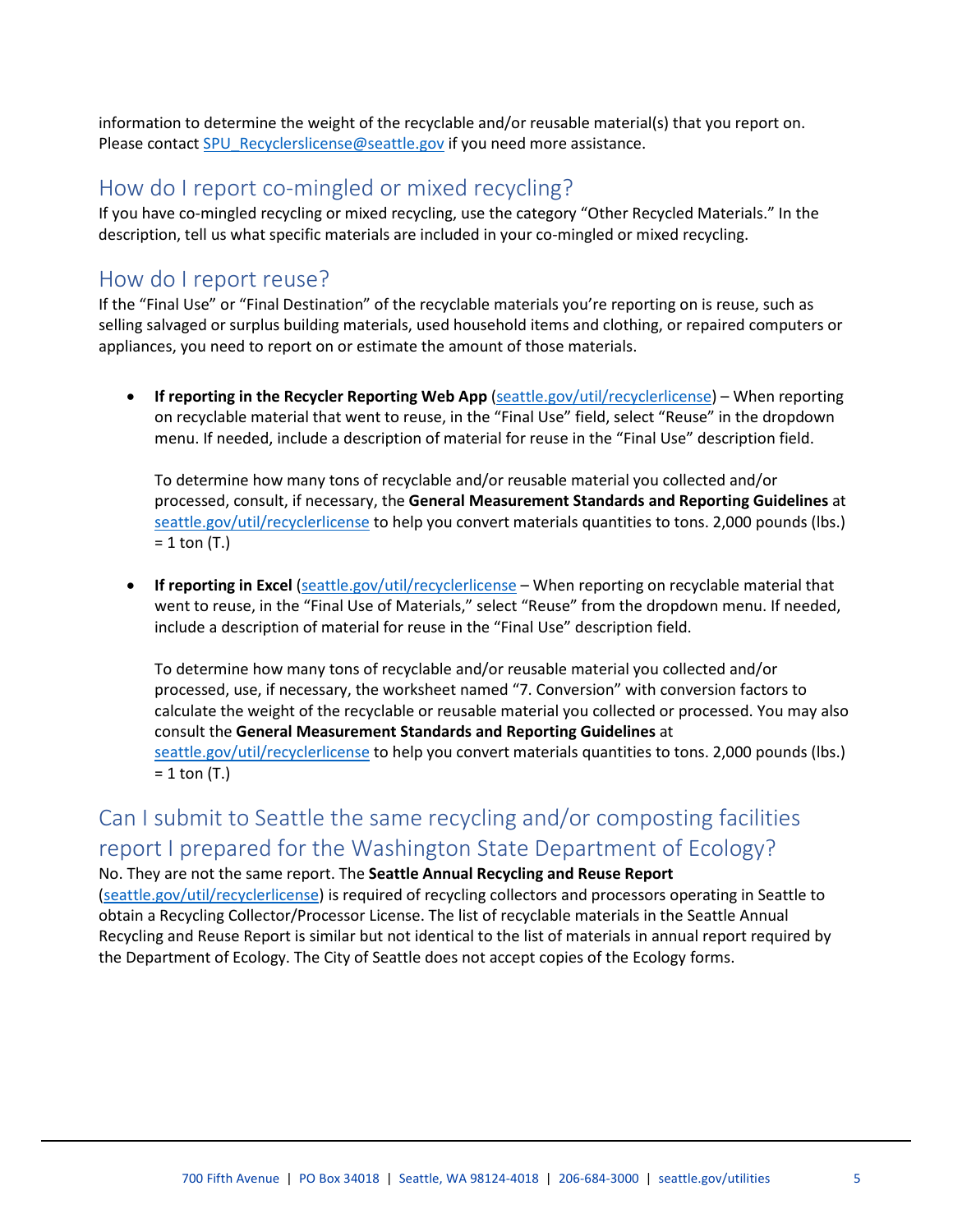### Why is it important to do the Seattle Annual Recycling and Reuse Report?

Your business or non-profit plays a vital role in the City of Seattle reaching its recycling goals. Your completed **Seattle Annual Recycling and Reuse Report** will help us determine how much businesses and non-profits recycled and their role in helping Seattle reach its recycling goal. In 2020, we estimate businesses and non-profits recycled an impressive 176,000 tons of material, or 61.6%.

To learn more about Seattle's recycling goals and progress to date, visit [seattle.gov/utilities/about/reports/solid-waste-reports](http://www.seattle.gov/utilities/about/reports/solid-waste-reports) and select the link for "2020 Waste Prevention and Recycling Report."

### <span id="page-5-0"></span>Will the information I provide in the annual recycling and reuse report be publicly available?

The information you provide in the **Seattle Annual Recycling and Reuse Report (Report)** may be subject to public disclosure. However, you may wish to request confidentiality for certain portions of your Report. If you wish to request confidentiality for portions of your Report, please notify SPU in writing no later than March 31 according to the instructions in the Confidentiality Form on page 5 of the packet you received in the mail. If you would like a copy of the Confidentiality Form, please request one by sending an email to [SPU\\_recyclerlicense@seattle.gov.](mailto:spu_recyclerlicense@seattle.gov)

### <span id="page-5-1"></span>What happens if my business or non-profit doesn't submit a complete and accurate Seattle Annual Recycling and Reuse Report?

Failure to submit a complete and accurate **Recycler License Application/Renewal** and **Seattle Annual Recycling and Reuse Report** by March 31 may result in fines and statutory fees of \$500 or more (Seattle Municipal Code 6.202.470).

<span id="page-5-2"></span>In addition, an inaccurate or incomplete **Seattle Annual Recycling and Reuse Report** may result in the denial of your **Recycler License Application/Renewal**. The Department of Finance and Administrative Services Consumer Protection Division enforces these penalties and will reach out to you if your license application and recycling report are not received on time.